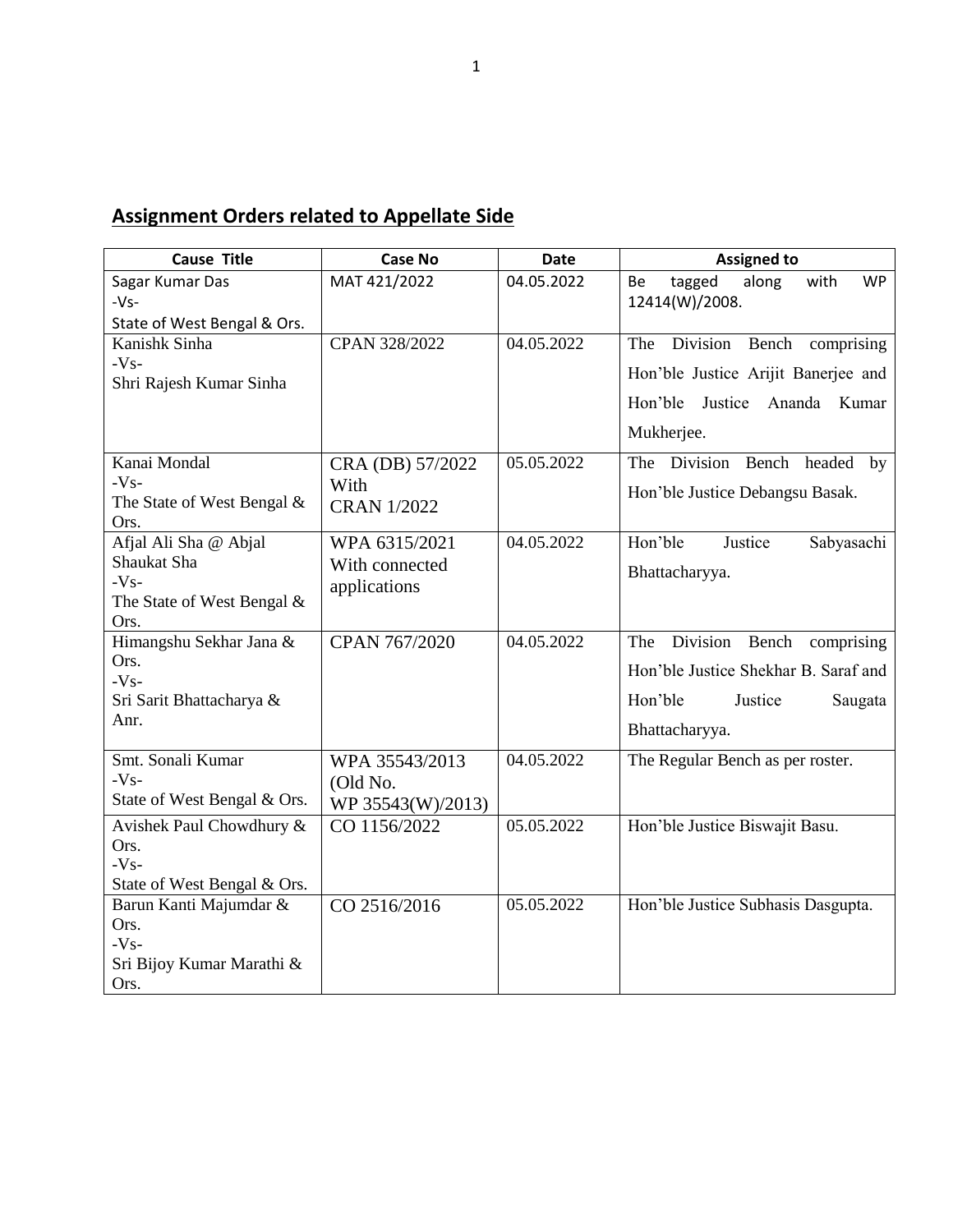## **Assignment Orders related to Original Side**

| <b>Cause Title</b>                  | <b>Case No</b>  | <b>Date</b> | <b>Assigned to</b>                    |
|-------------------------------------|-----------------|-------------|---------------------------------------|
| <b>LMJ</b> International Limited    | GA 1/2022       | 05.05.2022  | The Division Bench headed by Hon'ble  |
| $-Vs-$                              | With            |             | Justice T.S. Sivagnanam.              |
| Concast Steel & Power               | APOT 70/2022    |             |                                       |
| Limited & Ors.                      |                 |             |                                       |
|                                     |                 |             |                                       |
| <b>Amstar Investments Private</b>   | APO 82/2021     | 05.05.2022  | The Division Bench headed by Hon'ble  |
| Limited                             | With            |             | Justice Soumen Sen.                   |
| $-Vs-$                              | GA 3/2022       |             |                                       |
| <b>Shree Shree Inswar</b>           |                 |             |                                       |
| Satyanarayanjee & Ors.              |                 |             |                                       |
| <b>Tata Steel Limited</b>           | GA 2/2022       | 04.05.2022  | Hon'ble Justice Moushumi Bhattachrya. |
| $-Vs-$                              | In              |             |                                       |
| Board of Trustees for the           | AP 345/2021     |             |                                       |
| Shyama Prasad Mookerjee             |                 |             |                                       |
| Port, Kolkata<br>In the matter of:  |                 | 04.05.2022  | Hon'ble Justice Shekhar B. Saraf.     |
| Administration of the Debuttar      | GA 31/2022      |             |                                       |
| Estate founded by Rani              | In              |             |                                       |
| Rashmoni AND                        | CS 308/1872     |             |                                       |
| In the matter of : GA               |                 |             |                                       |
| 3306/2018 (In Re: Application       |                 |             |                                       |
| made by Gukulananda Das &           |                 |             |                                       |
| Ors.) Balaram Das - Vs- Guru        |                 |             |                                       |
| Charan Biswas                       |                 |             |                                       |
| <b>AWAM MARKETING LLP</b>           | GA 4/2021       | 05.05.2022  | Hon'ble Justice Shekhar B. Saraf.     |
| $-Vs-$                              | In              |             |                                       |
| M/s Orient Beverages Limited        | CS 85/2016      |             |                                       |
| & Ors.                              |                 |             |                                       |
| In the matter of: M/s Dunlop        | CA 86/2022      | 05.05.2022  | Hon'ble Justice Md. Nizamuddin.       |
| India Limited (in liquidation)      | In              |             |                                       |
| <b>AND</b>                          | CP 233/2008     |             |                                       |
| In the matter of : $M/s$ E.V.       |                 |             |                                       |
| Mathai & Sona Dunlop                |                 |             |                                       |
| Rubber Factory Labour Union         |                 |             |                                       |
| & Ors.                              |                 |             |                                       |
| $-VS-$                              |                 |             |                                       |
| The Official Liquidator             |                 |             |                                       |
|                                     |                 | 05.05.2022  | Hon'ble Justice Krishna Rao.          |
| Bharat Vanijya Eastern Pvt.<br>Ltd. | GA 08/2020 (Old |             |                                       |
| $-Vs-$                              | GA 683/2020)    |             |                                       |
| <b>State of West Bengal</b>         | In              |             |                                       |